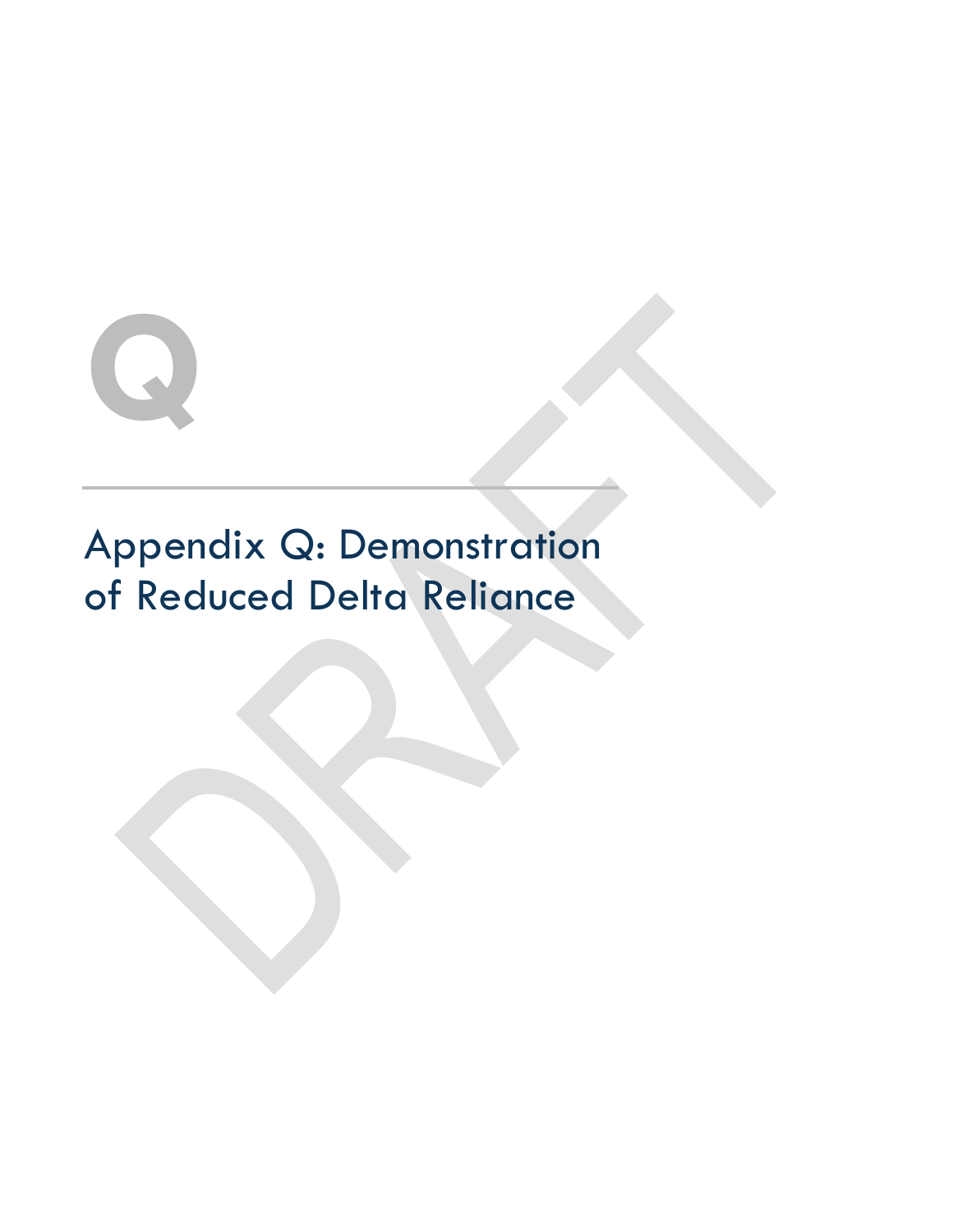# Quantifying Regional Self-Reliance and Reduced Reliance on Water Supplies from the Delta

# 1. Background

Under the Sacramento-San Joaquin Delta Reform Act of 2009, state and local public agencies proposing a covered action in the Delta, prior to initiating the implementation of that action, must prepare a written certification of consistency with detailed findings as to whether the covered action is consistent with applicable Delta Plan policies and submit that certification to the Delta Stewardship Council. Anyone may appeal a certification of consistency, and if the Delta Stewardship Council grants the appeal, the covered action may not be implemented until the agency proposing the covered action submits a revised certification of consistency, and either no appeal is filed, or the Delta Stewardship Council denies the subsequent appeal.

An urban water supplier that anticipates participating in or receiving water from a proposed covered action such as a multi-year water transfer, conveyance facility, or new diversion that involves transferring water through, exporting water from, or using water in the Delta should provide information in their 2015 and 2020 Urban Water Management Plans (UWMPs) that can then be used in the covered action process to demonstrate consistency with Delta Plan Policy WR P1, Reduce Reliance on the Delta through Improved Regional Water Self-Reliance (WR P1).

WR P1 details what is needed for a covered action to demonstrate consistency with reduced reliance on the Delta and improved regional self-reliance. WR P1 subsection (a) states that:

*(a) Water shall not be exported from, transferred through, or used in the Delta if all the following apply:*

*(1) One or more water suppliers that would receive water as a result of the export, transfer, or use have failed to adequately contribute to reduced reliance on the Delta and improved regional self-reliance consistent with all of the requirements listed in paragraph (1) of subsection (c);*

*(2) That failure has significantly caused the need for the export, transfer, or use; and*

*(3) The export, transfer, or use would have a significant adverse environmental impact in the Delta.*

WR P1 subsection (c)(1) further defines what adequately contributing to reduced reliance on the Delta in terms of  $(a)(1)$  above.

*(c)(1) Water suppliers that have done all the following are contributing to reduced reliance on the Delta and improved regional self-reliance and are therefore consistent with this policy:*

*(A) Completed a current Urban or Agricultural Water Management Plan (Plan) which has been reviewed by the California Department of Water Resources for compliance with the applicable requirements of Water Code Division 6, Parts 2.55, 2.6, and 2.8;*

*(B) Identified, evaluated, and commenced implementation, consistent with the implementation schedule set forth in the Plan, of all programs and projects included in the Plan that are locally cost effective and technically feasible which reduce reliance on the Delta; and*

*(C) Included in the Plan, commencing in 2015, the expected outcome for measurable reduction in Delta reliance and improvement in regional self-reliance. The expected outcome for measurable reduction in Delta reliance and improvement in regional self- reliance shall be reported in the*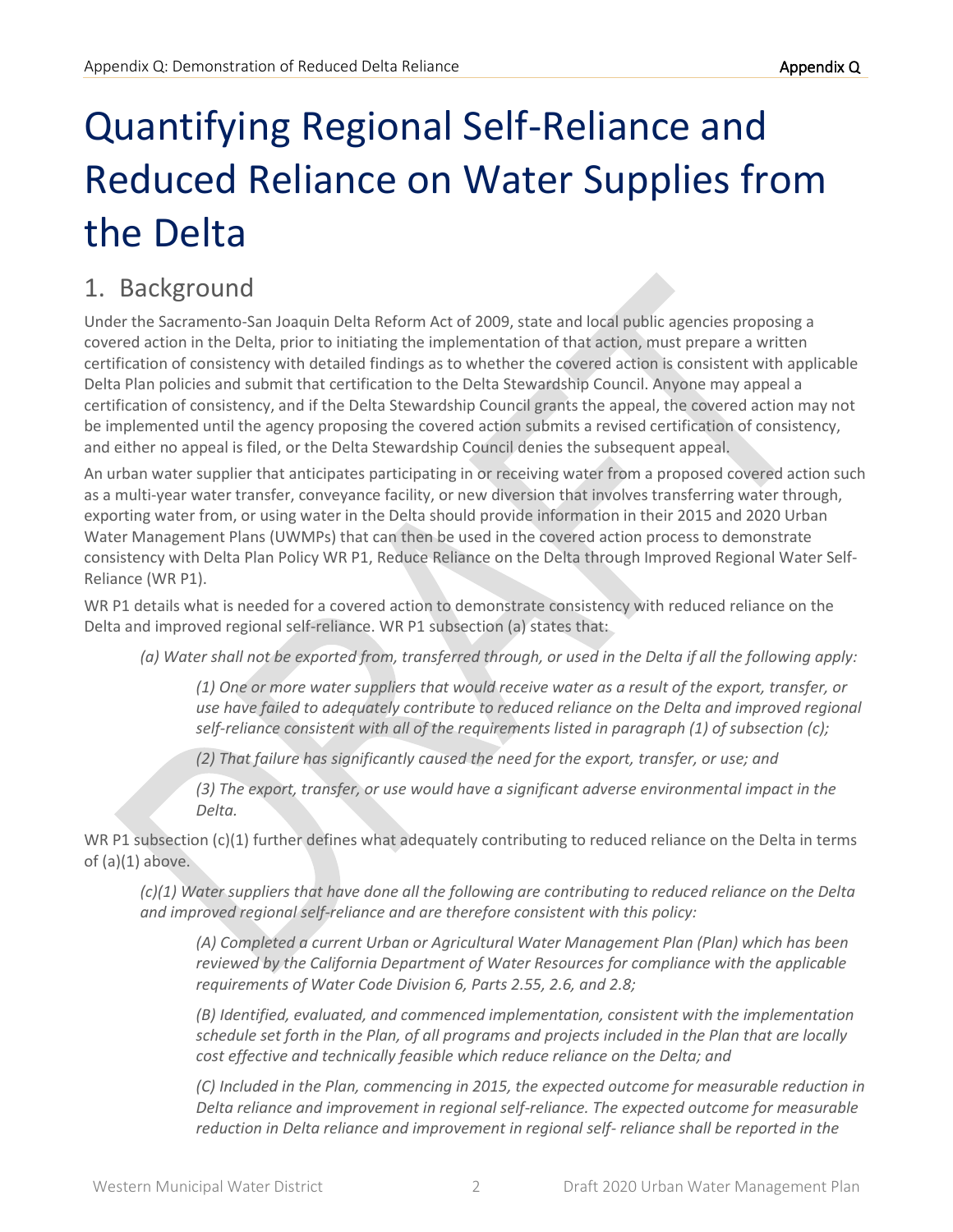*Plan as the reduction in the amount of water used, or in the percentage of water used, from the Delta watershed. For the purposes of reporting, water efficiency is considered a new source of water supply, consistent with Water Code section 1011(a).*

The analysis and documentation provided below include all the elements described in WR P1 $(c)(1)$  that need to be included in a water supplier's UWMP to support a certification of consistency for a future covered action.

# 2. Demonstration of Regional Self-Reliance

The methodology used to determine Western Municipal Water District (Western)'s improved regional selfreliance is consistent with the approach detailed in the Department of Water Resources (DWR)'s UWMP Guidebook Appendix C (Guidebook Appendix C), including the use of narrative justifications for the accounting of supplies and the documentation of specific data sources. Key assumptions underlying Western's demonstration of reduced reliance include:

- All data were obtained from the current 2020 UWMP, previously adopted UWMPs or other planning reports or actual water use data.
- All analyses were conducted at the Western general service area level, and all data reflect the total contributions of Western and the retail agencies within the Western general service area boundary.
- No projects or programs that are described in the UWMPs as "Projects Under Development" were included in the accounting of supplies.

# Baseline, Data and Expected Outcomes

To calculate the expected outcomes for measurable reduction in Delta reliance and improved regional selfreliance, a baseline is needed to compare against. This analysis uses a normal water year representation of 2010 as the baseline, which is consistent with the approach described in the Guidebook Appendix C. Data for the 2010 baseline were taken from Western's 2008 Integrated Water Management Plan (IRWMP), as the IRWMP includes a comprehensive set of supply and demand data for all retail agencies within Western's service area for a normal water year.

Consistent with the 2010 baseline data approach, the expected outcomes for reduced Delta reliance and improved regional self-reliance for 2015 was taken from the 2008 IRWMP.

There were no planning documents that provided a published comprehensive supply and demand projection for the year 2020 for Western's entire service area, and therefore, actual 2020 production data collected by Western from the retail agencies in their service area was used.

Data and expected outcomes for 2025-2045 was collected by Western from the retail agencies in their service area as part of the 2020 UWMP effort.

Documentation of the specific data sources and assumptions are included in the discussions below.

## Service Area Demands without Water Use Efficiency

In alignment with the Guidebook Appendix C, this analysis uses normal water year demands, rather than normal water year supplies to calculate expected outcomes in terms of the percentage of water used. Normal water year demands serve as a proxy for the amount of supplies that would be used in a normal water year, which helps alleviate issues associated with how supply capability is presented to fulfill requirements of the UWMP Act versus how supplies might be accounted for to demonstrate consistency with WR P1.

Because WR P1 considers water use efficiency savings a source of water supply, water suppliers can calculate their embedded water use efficiency savings based on changes in forecasted per capita water use since the baseline. As explained in the Guidebook Appendix C, water use efficiency savings must be added back to the normal year demands to represent demands without water use efficiency savings accounted for; otherwise, the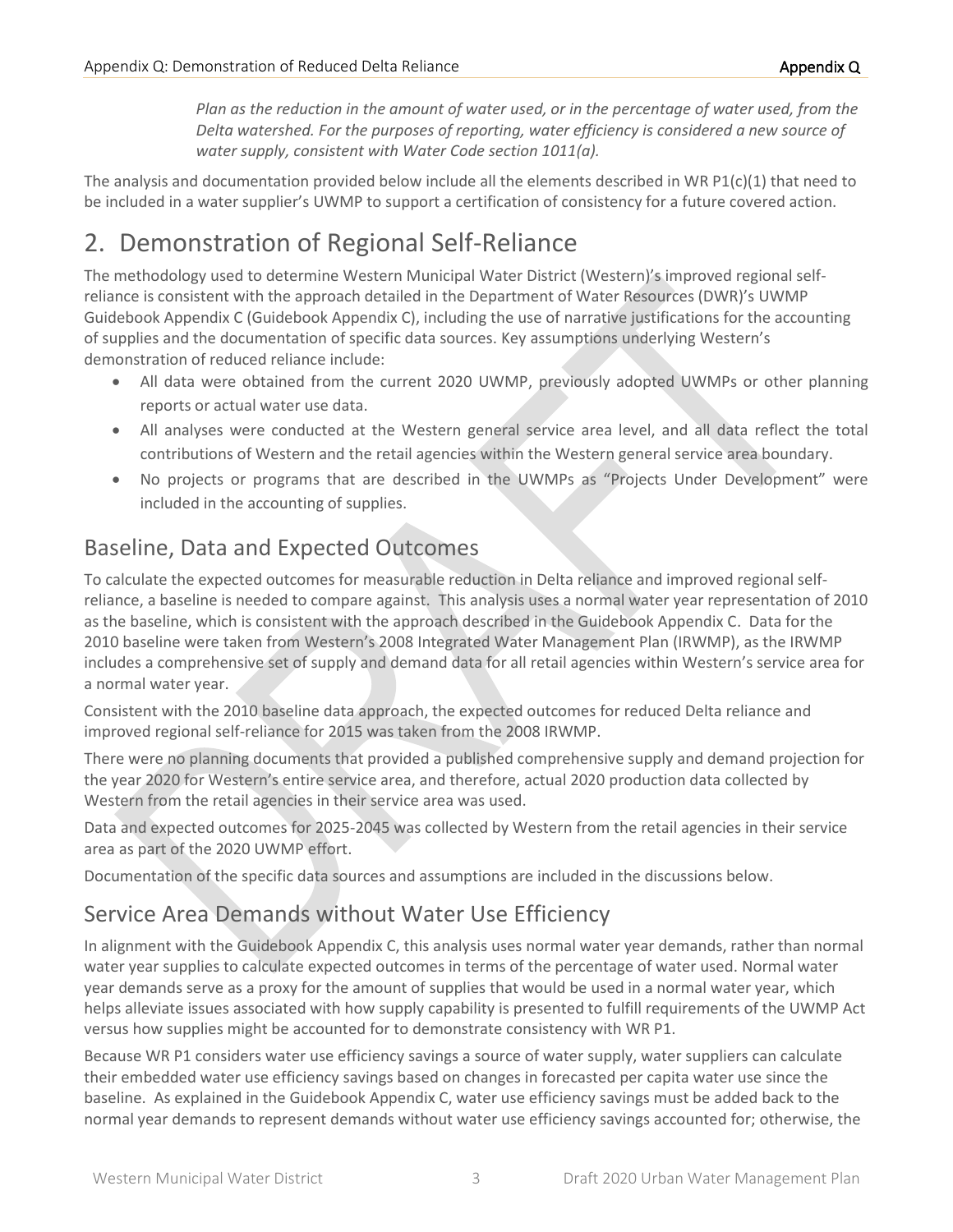effect of water use efficiency savings on regional self-reliance would be overestimated. Table C-1 shows the results of this adjustment for Western. Supporting narratives and documentation for all the data shown in Table C-1 are provided below.

#### Service Area Demands with Water Use Efficiency

The service area demands shown in Table C-1 represent the total water demands for Western's general service area, including Western Retail and other retail agencies. Demand data shown in Table C-1 were collected from the following sources:

- Baseline (2010): Western IRWMP 2008 Update, Table 4-3
- 2015: Western's IRWMP 2008 Update, Table 4-3
- 2020: Total Western demand developed by Metropolitan as part of Metropolitan's 2015 UWMP
- 2025-2045: Projections from Western and member agencies, collected as part of Western's 2020 UWMP effort

#### Non-Potable Water Demands

Recycled water demands were collected from the retail agencies respective 2010 and 2015 UWMPs and reported as actual 2010 and actual 2015 recycled water use.

Although Western and the other retail agencies in their service area also use other non-potable supplies, detailed data to form a baseline for 2010 was not available from published reports as potable and non-potable use was typically not reported separately in UWMPs prior to 2020. As a result, only recycled water demands are shown and the true improvement to regional self-reliance is expected to be greater than shown in this analysis.

#### Potable Service Area Demands with Water Use Efficiency

The "Potable Service Area Demands with Water Use Efficiency" was calculated by subtracting the "Non-Potable Water Demands" from "Service Area Demands with Water Use Efficiency."

#### Service Area Population

The population data shown in Table C-1 were collected from the following sources:

- Baseline (2010): Western 2005 UWMP, Appendix F. Populations for Western's service area developed by Metropolitan
- 2015: Western 2015 UWMP, Table 3-7
- 2020-2045: Western 2020 UWMP, Table 3-2

#### Estimated Water Use Efficiency Since Baseline

The "Estimated Water Use Efficiency Since Baseline" was calculated using "Potable Service Area Demands with Water Use Efficiency" divided by "Service Area Population" and then comparing with 2010 Per Capita Water Use.

#### Service Area Water Demands without Water Use Efficiency

In Table C-2, the "Service Area Demands with Water Use Efficiency" was added to the "Estimated Water Use Efficiency Since Baseline" to obtain the "Service Area Water Demands without Water Use Efficiency Accounted For".

## Supplies Contributing to Regional Self-Reliance

For a covered action to demonstrate consistency with the Delta Plan, WR P1 subsection  $(c)(1)(C)$  states that water suppliers must report the expected outcomes for measurable improvement in regional self-reliance. Table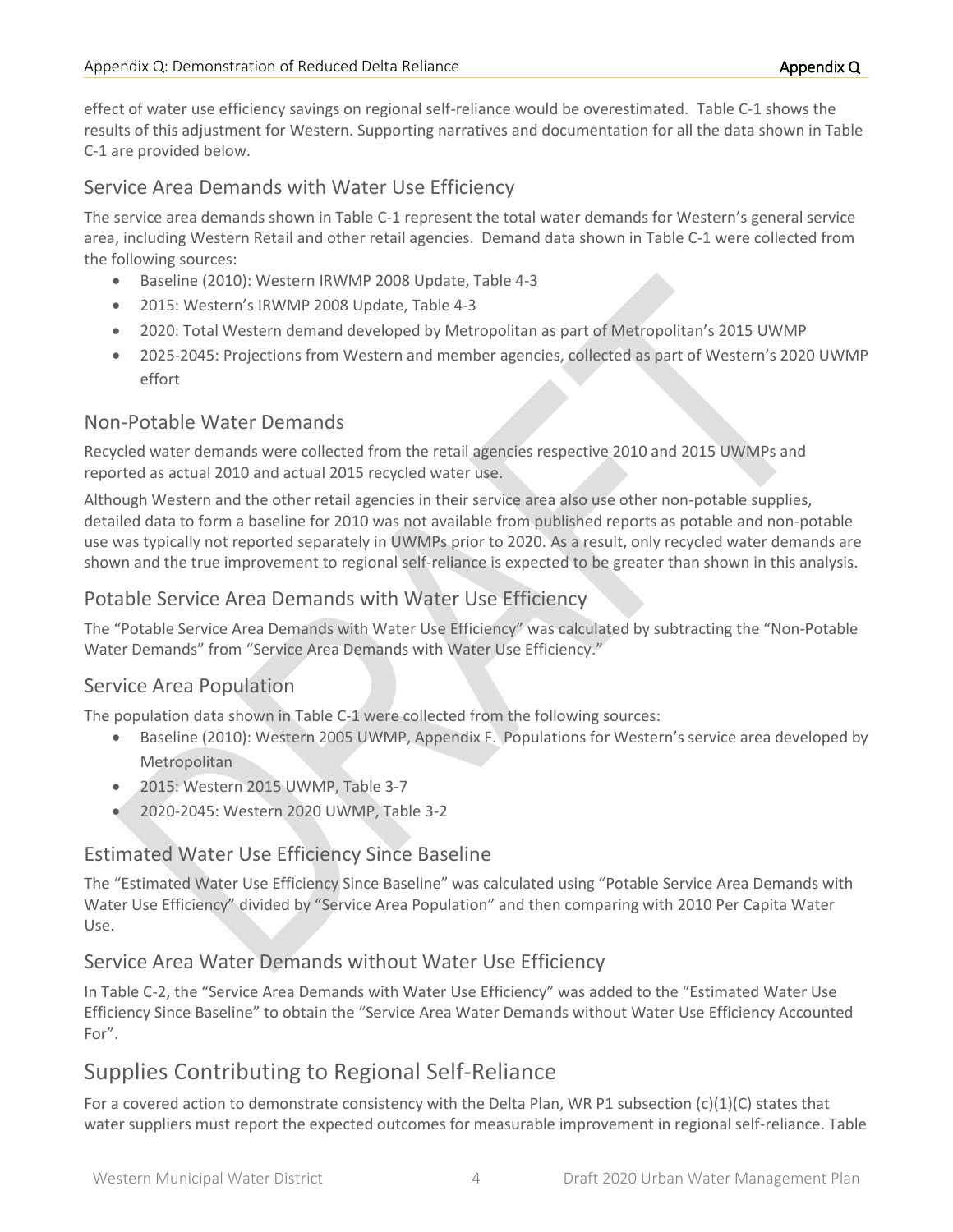C-3 shows expected outcomes for supplies contributing to regional self-reliance both in amount and as a percentage. The values shown in Table C-3 represent efforts to improve regional self-reliance for Western's entire service area and include the total contributions of Western and its customers. For this analysis, Western is focusing on new investments in regional self-reliance since the 2010 baseline. Supporting narratives and documentation for all the data shown in Table C-3 are provided below.

#### Water Use Efficiency

The water use efficiency information shown in Table C-3 is taken directly from Table C-1.

#### Water Recycling

Estimates for the 2010 baseline and 2015 recycled water use was collected from the retail agencies respective 2010 and 2015 UWMPs and reported as actual 2010 and actual 2015 recycled water use.

#### Stormwater Capture and Use

The stormwater capture and use supply shown in Table C-3 represents the Victoria Recharge Basin. Western constructed the Victoria Recharge Basin in 2019 to capture stormwater runoff and recharge the Riverside-Arlington groundwater basin. The Victoria Recharge Basin is anticipated to provide up to 1,800 acre-feet per year (AFY).

#### Advanced Water Technologies

The region has invested in advanced water technologies at the Arlington, Chino, and Temescal Valley Desalters to recover unused local non-potable groundwater supplies by treating them for use as potable supplies. These facilities began operation prior to 2010 and have long contributed to regional self-reliance. In 2017, the Chino Desalter was expanded to produce an additional supply, of which 3,534 AFY is allocated to Western Retail and 3,533 AFY is allocated to Jurupa Community Services District, a retail water agency in Western's service area. Therefore, a total of 7,067 AFY of new supply is included in the analysis under the Advanced Water Technologies category.

# 3. Reliance on Water Supplies from the Delta Watershed

Metropolitan's service area, as a whole, reduces reliance on the Delta through investments in non-Delta water supplies, local water supplies, and regional and local demand management measures. Metropolitan's member agencies coordinate reliance on the Delta through their membership in Metropolitan, a regional cooperative providing wholesale water service to its 26 member agencies, which includes Western. Accordingly, regional reliance on the Delta can only be measured regionally—not by individual Metropolitan member agencies and not by the customers of those member agencies.

Metropolitan's member agencies, and those agencies' customers, indirectly reduce reliance on the Delta through their collective efforts as a cooperative. Metropolitan's member agencies do not control the amount of Delta water they receive from Metropolitan. Metropolitan manages a statewide integrated conveyance system consisting of its participation in the State Water Project (SWP), its Colorado River Aqueduct (CRA) including Colorado River water resources, programs and water exchanges, and its regional storage portfolio. Along with the SWP, CRA, storage programs, and Metropolitan's conveyance and distribution facilities, demand management programs increase the future reliability of water resources for the region. In addition, demand management programs provide system-wide benefits by decreasing the demand for imported water, which helps to decrease the burden on the district's infrastructure and reduce system costs, and free up conveyance capacity to the benefit of all member agencies.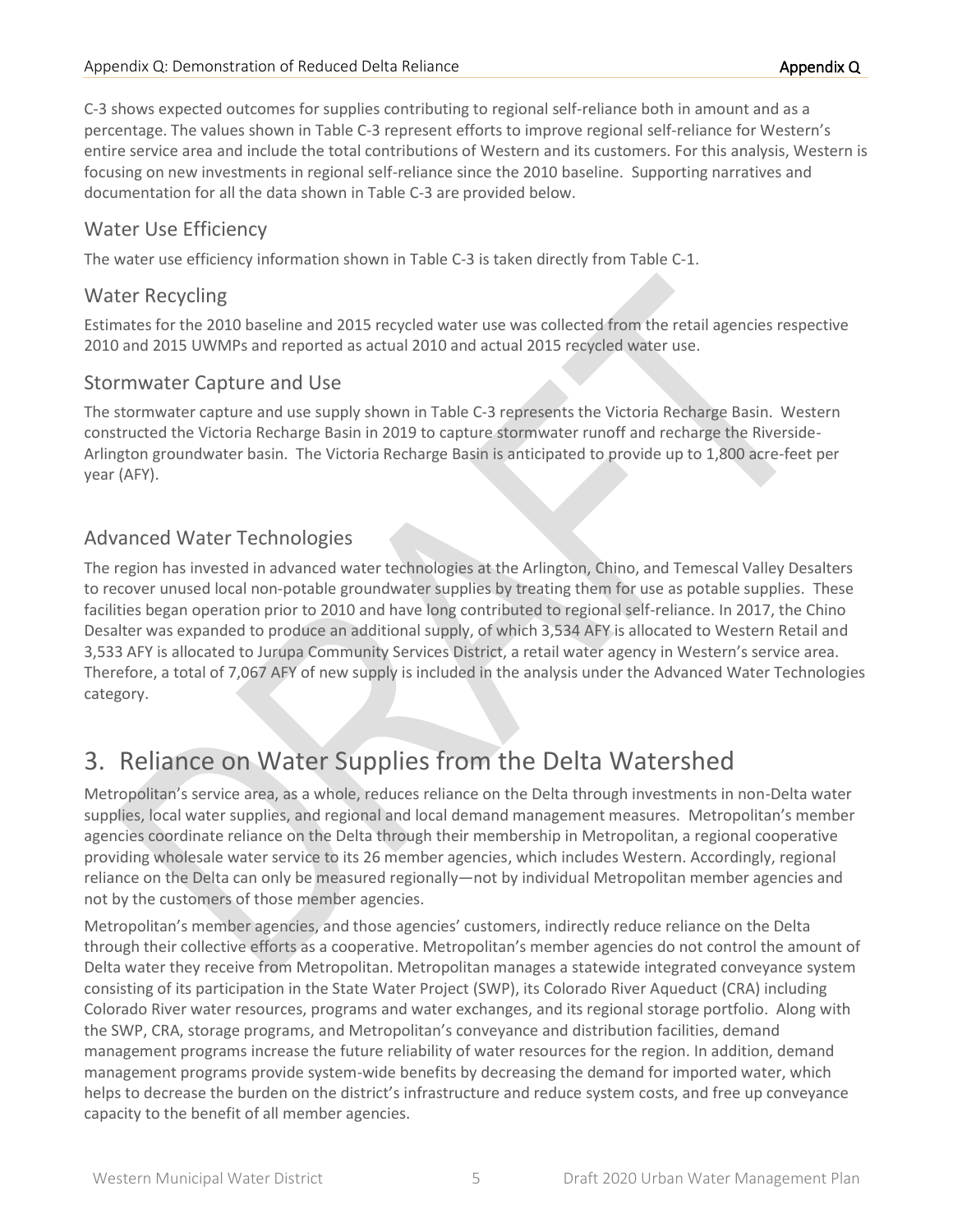Metropolitan's costs are funded almost entirely from its service area, except for grants and other assistance from government programs. Most of Metropolitan's revenues are collected directly from its member agencies. Properties within Metropolitan's service area pay a property tax that currently provides approximately 8 percent of the fiscal year 2021 annual budgeted revenues. The rest of Metropolitan's costs are funded through rates and charges paid by Metropolitan's member agencies for the wholesale services it provides to them. Thus, Metropolitan's member agencies fund nearly all operations Metropolitan undertakes to reduce reliance on the Delta, including Colorado River Programs, storage facilities, Local Resources Programs and Conservation Programs within Metropolitan's service area.

Because of the integrated nature of Metropolitan's systems and operations, and the collective nature of Metropolitan's regional efforts, it is infeasible to quantify each of Metropolitan member agencies' individual reliance on the Delta. It is infeasible to attempt to segregate an entity and a system that were designed to work as an integrated regional cooperative.

In addition to the member agencies funding Metropolitan's regional efforts, they also invest in their own local programs to reduce their reliance on any imported water. Moreover, the customers of those member agencies may also invest in their own local programs to reduce water demand. However, to the extent those efforts result in reduction of demands on Metropolitan, that reduction does not equate to a like reduction of reliance on the Delta. Demands on Metropolitan are not commensurate with demands on the Delta because most of Metropolitan member agencies receive blended resources from Metropolitan as determined by Metropolitan not the individual member agency—and for most member agencies, the blend varies from month-to-month and year-to-year due to hydrology, operational constraints, use of storage and other factors.

# Programs Implemented by Metropolitan to Reduce Delta Reliance

## Colorado River Programs

As a regional cooperative of member agencies, Metropolitan invests in programs to ensure the continued reliability and sustainability of Colorado River supplies. Metropolitan was established to obtain an allotment of Colorado River water, and its first mission was to construct and operate the CRA. The CRA consists of five pumping plants, 450 miles of high voltage power lines, one electric substation, four regulating reservoirs, and 242 miles of aqueducts, siphons, canals, conduits and pipelines terminating at Lake Mathews in Riverside County. Metropolitan owns, operates, and manages the CRA. Metropolitan is responsible for operating, maintaining, rehabilitating, and repairing the CRA, and is responsible for obtaining and scheduling energy resources adequate to power pumps at the CRA's five pumping stations.

Colorado River supplies include Metropolitan's basic Colorado River apportionment, along with supplies that result from existing and committed programs, including supplies from the Imperial Irrigation District (IID)- Metropolitan Conservation Program, the implementation of the Quantification Settlement Agreement (QSA) and related agreements, and the exchange agreement with San Diego County Water Authority (SDCWA). The QSA established the baseline water use for each of the agreement parties and facilitates the transfer of water from agricultural agencies to urban uses. Since the QSA, additional programs have been implemented to increase Metropolitan's CRA supplies. These include the PVID Land Management, Crop Rotation, and Water Supply Program, as well as the Lower Colorado River Water Supply Project. The 2007 Interim Guidelines provided for the coordinated operation of Lake Powell and Lake Mead, as well as the Intentionally Created Surplus (ICS) program that allows Metropolitan to store water in Lake Mead.

## Storage Investments/Facilities

Surface and groundwater storage are critical elements of Southern California's water resources strategy and help Metropolitan reduce its reliance on the Delta. Because California experiences dramatic swings in weather and hydrology, storage is important to regulate those swings and mitigate possible supply shortages. Surface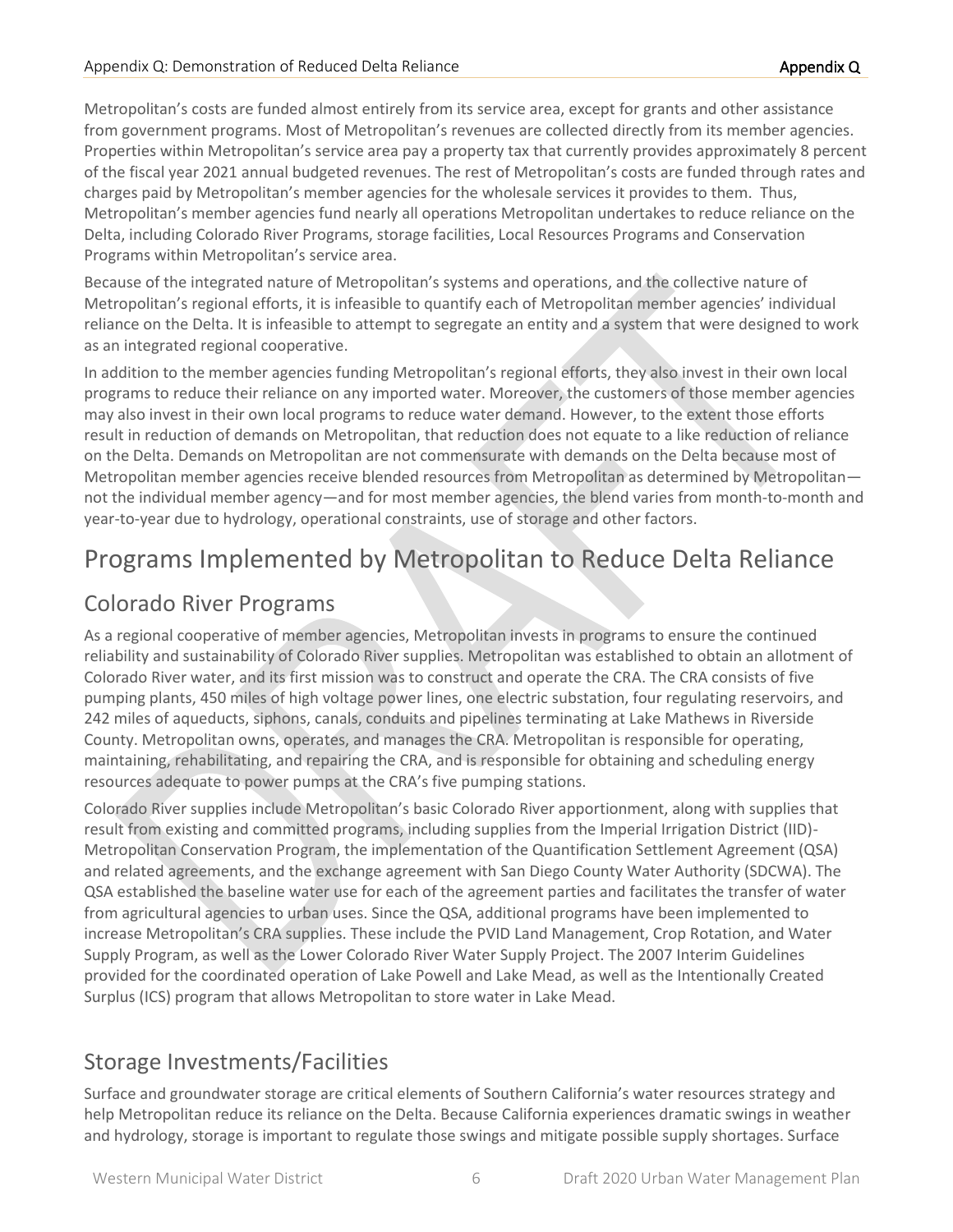and groundwater storage provide a means of storing water during normal and wet years for later use during dry years, when imported supplies are limited. The Metropolitan system, for purposes of meeting demands during times of shortage, regulating system flows, and ensuring system reliability in the event of a system outage, provides over 1,000,000 acre-feet of system storage capacity. Diamond Valley Lake provides 810,000 acre feet of that storage capacity, effectively doubling Southern California's previous surface water storage capacity. Other existing imported water storage available to the region consists of Metropolitan's raw water reservoirs, a share of the SWP's raw water reservoirs in and near the service area, and the portion of the groundwater basins used for conjunctive‐use storage.

Since the early twentieth century, DWR and Metropolitan have constructed surface water reservoirs to meet emergency, drought/seasonal, and regulatory water needs for Southern California. These reservoirs include Pyramid Lake, Castaic Lake, Elderberry Forebay, Silverwood Lake, Lake Perris, Lake Skinner, Lake Mathews, Live Oak Reservoir, Garvey Reservoir, Palos Verdes Reservoir, Orange County Reservoir, and Metropolitan's Diamond Valley Lake (DVL). Some reservoirs such as Live Oak Reservoir, Garvey Reservoir, Palos Verdes Reservoir, and Orange County Reservoir, which have a total combined capacity of about 3,500 AF, are used solely for regulating purposes. The total gross storage capacity for the larger remaining reservoirs is 1,757,600 AF. However, not all of the gross storage capacity is available to Metropolitan; dead storage and storage allocated to others reduce the amount of storage that is available to Metropolitan to 1,665,200 AF.

Conjunctive use of the aquifers offers another important source of dry year supplies. Unused storage in Southern California groundwater basins can be used to optimize imported water supplies, and the development of groundwater storage projects allows effective management and regulation of the region's major imported supplies from the Colorado River and SWP. Over the years, Metropolitan has implemented conjunctive use through various programs in the service area; the following table lists the groundwater conjunctive use programs that have been developed in the region.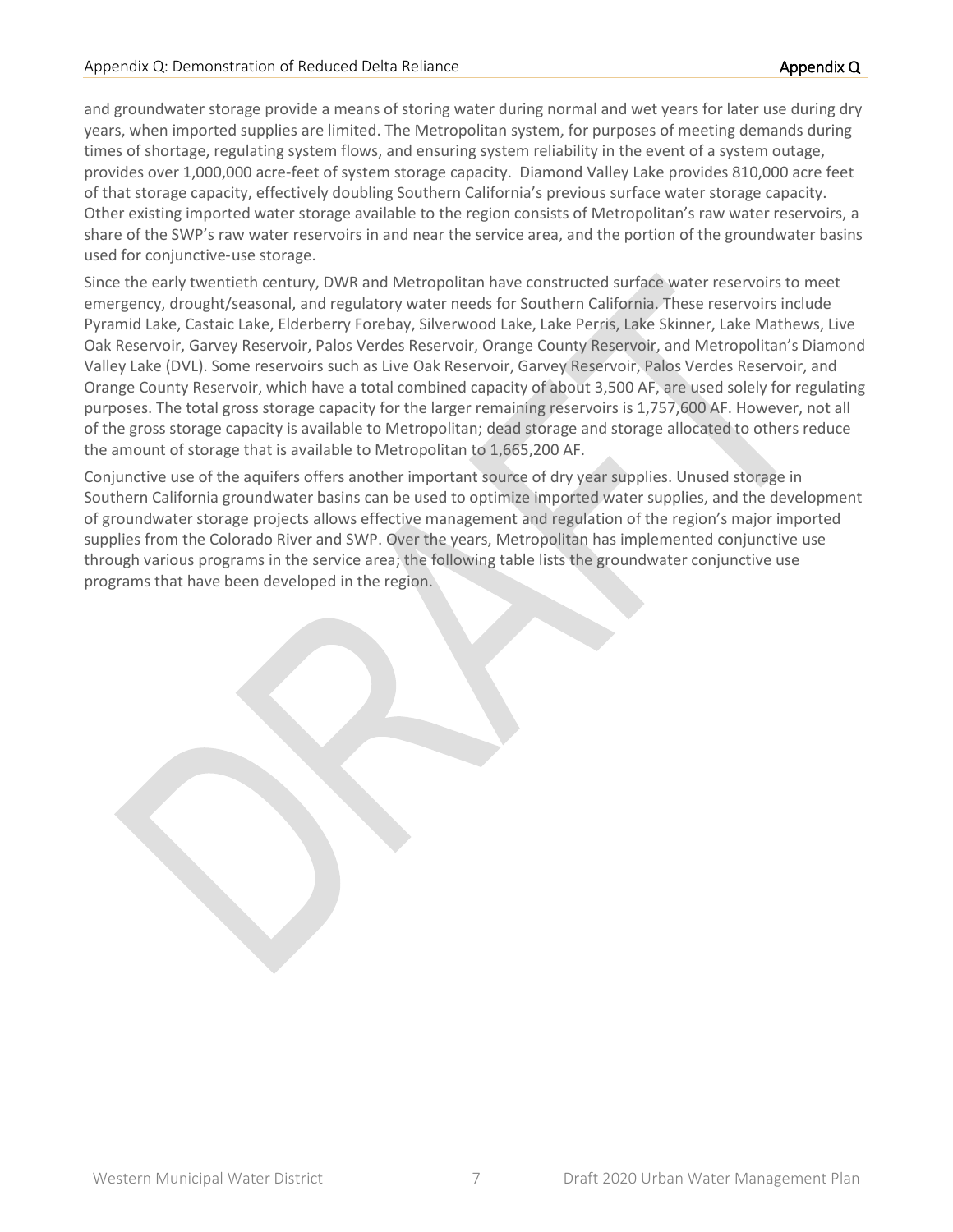#### Appendix Q: Demonstration of Reduced Delta Reliance Appendix Q and Appendix Q appendix Q

| Program                                                                        | Metropolitan<br><b>Agreement</b><br><b>Partners</b>        | <b>Program Term</b>    | Max<br><b>Storage AF</b> | Dry-Year<br>Yield<br>AF/Yr |
|--------------------------------------------------------------------------------|------------------------------------------------------------|------------------------|--------------------------|----------------------------|
| Long Beach Conjunctive Use<br>Storage Project (Central Basin)                  | Long Beach                                                 | June 2002-2027         | 13,000                   | 4.300                      |
| Foothill Area Groundwater Storage<br>Program (Monkhill/ Raymond Basin)         | Foothill MWD                                               | February 2003-<br>2028 | 9,000                    | 3,000                      |
| <b>Orange County Groundwater</b><br>Conjunctive Use Program                    | <b>MWDOC</b><br><b>OCWD</b>                                | June 2003-2028         | 66.000+                  | 22,000                     |
| Chino Basin Conjunctive Use<br>Programs                                        | <b>IFUA</b><br><b>TVMWD</b><br>Watermaster                 | June 2003-2028         | 100,000                  | 33,000                     |
| Live Oak Basin Conjunctive Use<br>Project<br>(Six Basins)                      | <b>TVMWD</b><br>City of La Verne                           | October 2002-<br>2027  | 3,000                    | 1.000                      |
| City of Compton Conjunctive Use<br>Project<br>(Central Basin)                  | Compton                                                    | February 2005-<br>2030 | 2.289                    | 763                        |
| Long Beach Conjunctive Use<br>Program Expansion in Lakewood<br>(Central Basin) | Long Beach                                                 | July 2005-2030         | 3.600                    | 1.200                      |
| <b>Upper Claremont Basin</b><br>Groundwater Storage Program<br>(Six Basins)    | <b>TVMWD</b>                                               | Sept. 2005-2030        | 3.000                    | 1.000                      |
| Elsinore Basin Conjunctive Use<br>Storage Program                              | <b>Western MWD</b><br><b>Elsinore Valley</b><br><b>MWD</b> | May 2008-2033          | 12,000                   | 4.000                      |
| <b>TOTAL</b>                                                                   |                                                            |                        | 211,889                  | 70,263                     |

## Metropolitan Demand Management Programs

Demand management costs are Metropolitan's expenditures for funding local water resource development programs and water conservation programs. These Demand Management Programs incentivize the development of local water supplies and the conservation of water to reduce the need to import water to deliver to Metropolitan's member agencies. These programs are implemented below the delivery points between Metropolitan's and its member agencies' distribution systems and, as such, do not add any water to Metropolitan's supplies. Rather, the effect of these downstream programs is to produce a local supply of water for the local agencies and to reduce demands by member agencies for water imported through Metropolitan's system. The following discussions outline how Metropolitan funds local resources and conservation programs for the benefit of all of its member agencies and the entire Metropolitan service area. Notably, the history of demand management by Metropolitan's member agencies and the local agencies that purchase water from Metropolitan's members has spanned more than four decades. The significant history of the programs is another reason it would be difficult to attempt to assign a portion of such funding to any one individual member agency.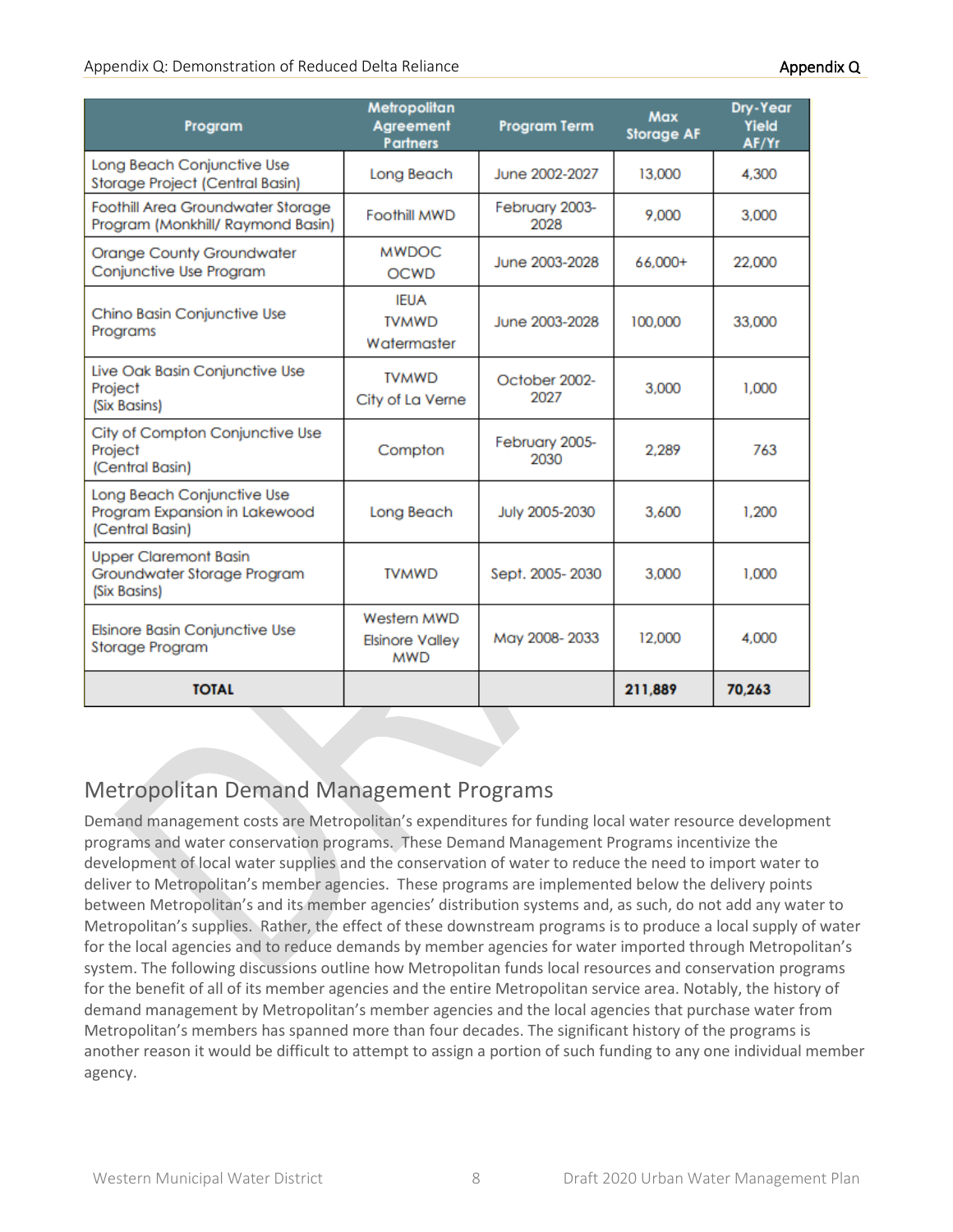#### Local Resources Programs

In 1982, Metropolitan began providing financial incentives to its member agencies to develop new local supplies to assist in meeting the region's water needs. Because of Metropolitan's regional distribution system, these programs benefit all member agencies regardless of project location because they help to increase regional water supply reliability, reduce demands for imported water supplies, decrease the burden on Metropolitan's infrastructure, reduce system costs and free up conveyance capacity to the benefit of all the agencies that rely on water from Metropolitan.

For example, the Groundwater Replenishment System (GWRS) operated by the Orange County Water District is the world's largest water purification system for indirect potable reuse. It was funded, in part, by Metropolitan's member agencies through the Local Resources Program. Annually, the GWRS produces approximately 103,000 acre-feet of reliable, locally controlled, drought-proof supply of high-quality water to recharge the Orange County Groundwater Basin and protect it from seawater intrusion. The GWRS is a premier example of a regional project that significantly reduced the need to utilize imported water for groundwater replenishment in Metropolitan's service area, increasing regional and local supply reliability and reducing the region's reliance on imported supplies, including supplies from the State Water Project.

Metropolitan's local resource programs have evolved through the years to better assist Metropolitan's member agencies in increasing local supply production. The following is a description and history of the local supply incentive programs.

#### Local Projects Program

In 1982, Metropolitan initiated the Local Projects Program (LPP), which provided funding to member agencies to facilitate the development of recycled water projects. Under this approach, Metropolitan contributed a negotiated up-front funding amount to help finance project capital costs. Participating member agencies were obligated to reimburse Metropolitan over time. In 1986, the LPP was revised, changing the up-front funding approach to an incentive-based approach. Metropolitan contributed an amount equal to the avoided State Water Project pumping costs for each acre-foot of recycled water delivered to end-use consumers. This funding incentive was based on the premise that local projects resulted in the reduction of water imported from the Delta and the associated pumping cost. The incentive amount varied from year to year depending on the actual variable power cost paid for State Water Project imports. In 1990, Metropolitan's Board increased the LPP contribution to a fixed rate of \$154 per acre-foot, which was calculated based on Metropolitan's avoided capital and operational costs to convey, treat, and distribute water, and included considerations of reliability and service area demands.

#### Groundwater Recovery Program

The drought of the early 1990s sparked the need to develop additional local water resources, aside from recycled water, to meet regional demand and increase regional water supply reliability. In 1991, Metropolitan conducted the Brackish Groundwater Reclamation Study which determined that large amounts of degraded groundwater in the region were not being utilized. Subsequently, the Groundwater Recovery Program (GRP) was established to assist the recovery of otherwise unusable groundwater degraded by minerals and other contaminants, provide access to the storage assets of the degraded groundwater, and maintain the quality of groundwater resources by reducing the spread of degraded plumes.

#### Local Resources Program

In 1995, Metropolitan's Board adopted the Local Resources Program (LRP), which combined the LPP and GRP into one program. The Board allowed for existing LPP agreements with a fixed incentive rate to convert to the sliding scale up to \$250 per acre-foot, similar to GRP incentive terms. Those agreements that were converted to LRP are known as "LRP Conversions."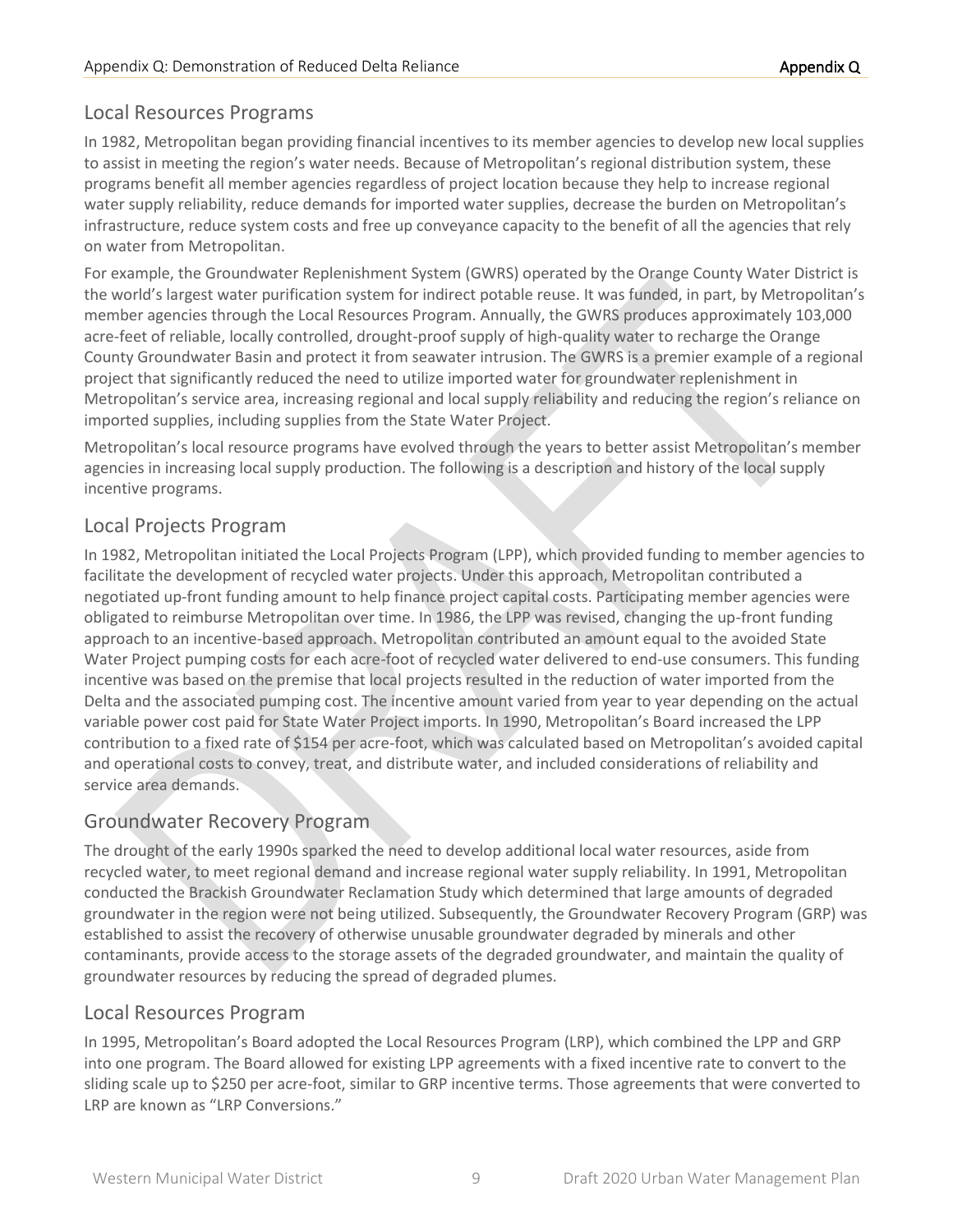#### Competitive Local Projects Program

In 1998, the Competitive Local Resources Program (Competitive Program) was established. The Competitive Program encouraged the development of recycled water and recovered groundwater through a process that emphasized cost-efficiency to Metropolitan, timing new production according to regional need while minimizing program administration cost. Under the Competitive Program, agencies requested an incentive rate up to \$250 per acre-foot of production over 25 years under a Request for Proposals (RFP) for the development of up to 53,000 acre-feet per year of new water recycling and groundwater recovery projects. In 2003, a second RFP was issued for the development of an additional 65,000 acre-feet of new recycled water and recovered groundwater projects through the LRP.

#### Seawater Desalination Program

Metropolitan established the Seawater Desalination Program (SDP) in 2001 to provide financial incentives to member agencies for the development of seawater desalination projects. In 2014, seawater desalination projects became eligible for funding under the LRP, and the SDP was ended.

#### 2007 Local Resources Program

In 2006, a task force comprised of member agency representatives was formed to identify and recommend program improvements to the LRP. As a result of the task force process, the 2007 LRP was established with a goal of 174,000 acre-feet per year of additional local water resource development. The new program allowed for an open application process and eliminated the previous competitive process. This program offered sliding scale incentives of up to \$250 per acre-foot, calculated annually based on a member agency's actual local resource project costs exceeding Metropolitan's prevailing water rate.

#### 2014 Local Resources Program

A series of workgroup meetings with member agencies was held to identify the reasons why there was a lack of new LRP applications coming into the program. The main constraint identified by the member agencies was that the \$250 per acre-foot was not providing enough of an incentive for developing new projects due to higher construction costs to meet water quality requirements and to develop the infrastructure to reach end-use consumers located further from treatment plants. As a result, in 2014, the Board authorized an increase in the maximum incentive amount, provided alternative payment structures, included onsite retrofit costs and reimbursable services as part of the LRP, and added eligibility for seawater desalination projects. The current LRP incentive payment options are structured as follows:

- Option 1 Sliding scale incentive up to \$340/AF for a 25-year agreement term
- Option 2 Sliding scale incentive up to \$475/AF for a 15-year agreement term
- Option 3 Fixed incentive up to \$305/AF for a 25-year agreement term

#### On-site Retrofit Programs

In 2014, Metropolitan's Board also approved the On-site Retrofit Pilot Program which provided financial incentives to public or private entities toward the cost of small-scale improvements to their existing irrigation and industrial systems to allow connection to existing recycled water pipelines. The On-site Retrofit Pilot Program helped reduce recycled water retrofit costs to the end-use consumer which is a key constraint that limited recycled water LRP projects from reaching full production capacity. The program incentive was equal to the actual eligible costs of the on-site retrofit, or \$975 per acre-foot of up-front cost, which equates to \$195 per acre-foot for an estimated five years of water savings (\$195/AF x 5 years) multiplied by the average annual water use in previous three years, whichever is less. The Pilot Program lasted two years and was successful in meeting its goal of accelerating the use of recycled water.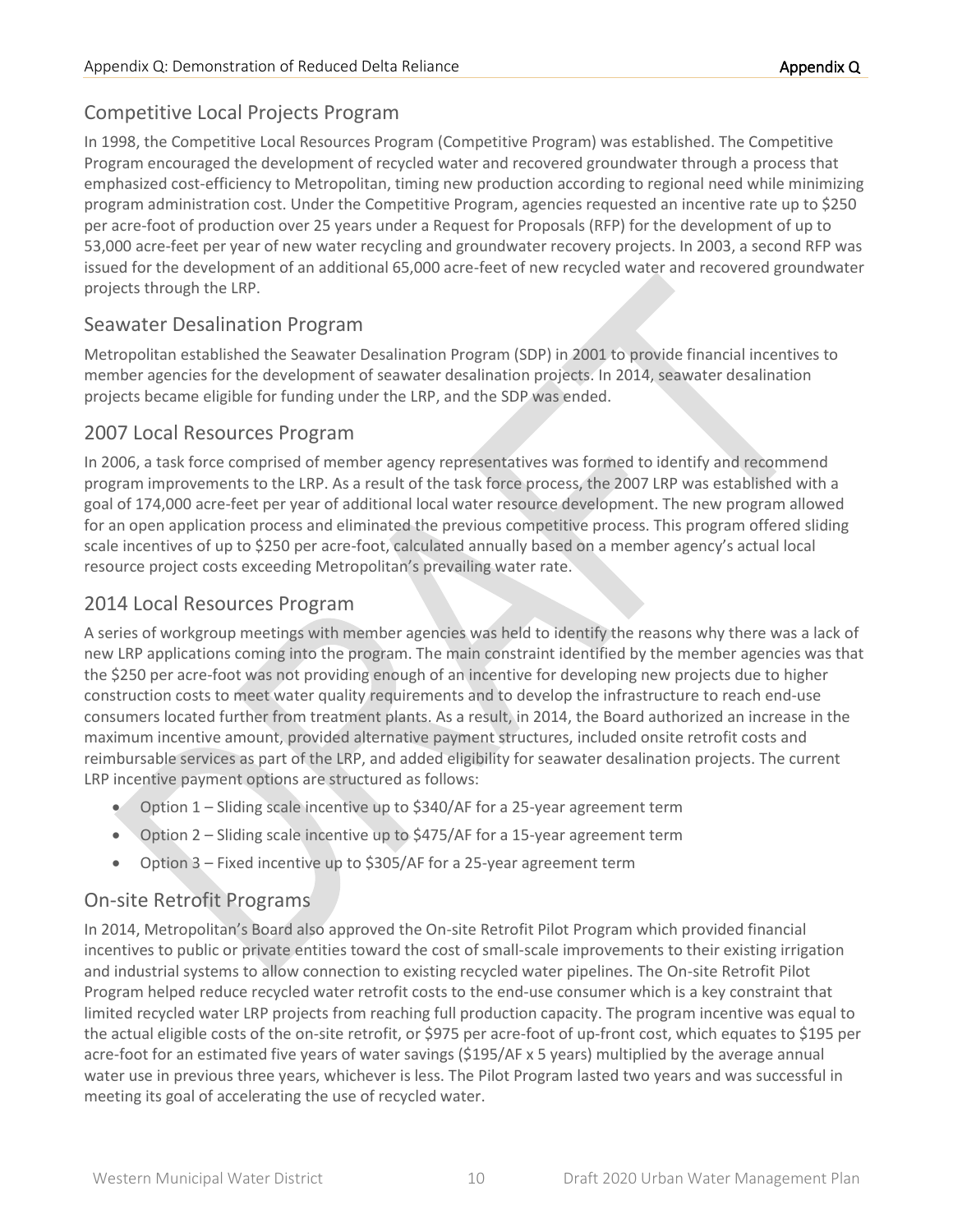In 2016, Metropolitan's Board authorized the On-site Retrofit Program (ORP), with an additional budget of \$10 million. This program encompassed lessons learned from the Pilot Program and feedback from member agencies to make the program more streamlined and improve its efficiency. As of fiscal year 2019/20, the ORP has successfully converted 440 sites, increasing the use of recycled water by 12,691 acre-feet per year.

#### Stormwater Pilot Programs

In 2019, Metropolitan's Board authorized both the Stormwater for Direct Use Pilot Program and a Stormwater for Recharge Pilot Program to study the feasibility of reusing stormwater to help meet regional demands in Southern California. These pilot programs are intended to encourage the development, monitoring, and study of new and existing stormwater projects by providing financial incentives for their construction/retrofit and monitoring/reporting costs. These pilot programs will help evaluate the potential benefits delivered by stormwater capture projects and provide a basis for potential future funding approaches. Metropolitan's Board authorized a total of \$12.5 million for the stormwater pilot programs (\$5 million for the District Use Pilot and \$7.5 million for the Recharge Pilot).

# Current Status and Results of Metropolitan's Local Resource

#### Programs

Today, nearly one-half of the total recycled water and groundwater recovery production in the region has been developed with an incentive from one or more of Metropolitan's local resource programs. During fiscal year 2020, Metropolitan provided about \$13 million for production of 71,000 acre-feet of recycled water for nonpotable and indirect potable uses. Metropolitan provided about \$4 million to support projects that produced about 50,000 acre-feet of recovered groundwater for municipal use. Since 1982, Metropolitan has invested \$680 million to fund 85 recycled water projects and 27 groundwater recovery projects that have produced a cumulative total of about 4 million acre-feet.

#### Conservation Programs

Metropolitan's regional conservation programs and approaches have a long history. Decades ago, Metropolitan recognized that demand management at the consumer level would be an important part of balancing regional supplies and demands. Water conservation efforts were seen as a way to reduce the need for imported supplies and offset the need to transport or store additional water into or within the Metropolitan service area. The actual conservation of water takes place at the retail consumer level. Regional conservation approaches have proven to be effective at reaching retail consumers throughout Metropolitan's service area and successfully implementing water saving devices, programs and practices. Through the pooling of funding by Metropolitan's member agencies, Metropolitan is able to engage in regional campaigns with wide-reaching impact. Regional investments in demand management programs, of which conservation is a key part along with local supply programs, benefit all member agencies regardless of project location. These programs help to increase regional water supply reliability, reduce demands for imported water supplies, decrease the burden on Metropolitan's infrastructure, reduce system costs, and free up conveyance capacity to the benefit of all member agencies.

#### Incentive-Based Conservation Programs

#### Conservation Credits Program

In 1988, Metropolitan's Board approved the Water Conservation Credits Program (Credits Program). The Credits Program is similar in concept to the Local Projects Program (LPP). The purpose of the Credits Program is to encourage local water agencies to implement effective water conservation projects through the use of financial incentives. The Credits Program provides financial assistance for water conservation projects that reduce demands on Metropolitan's imported water supplies and require Metropolitan's assistance to be financially feasible.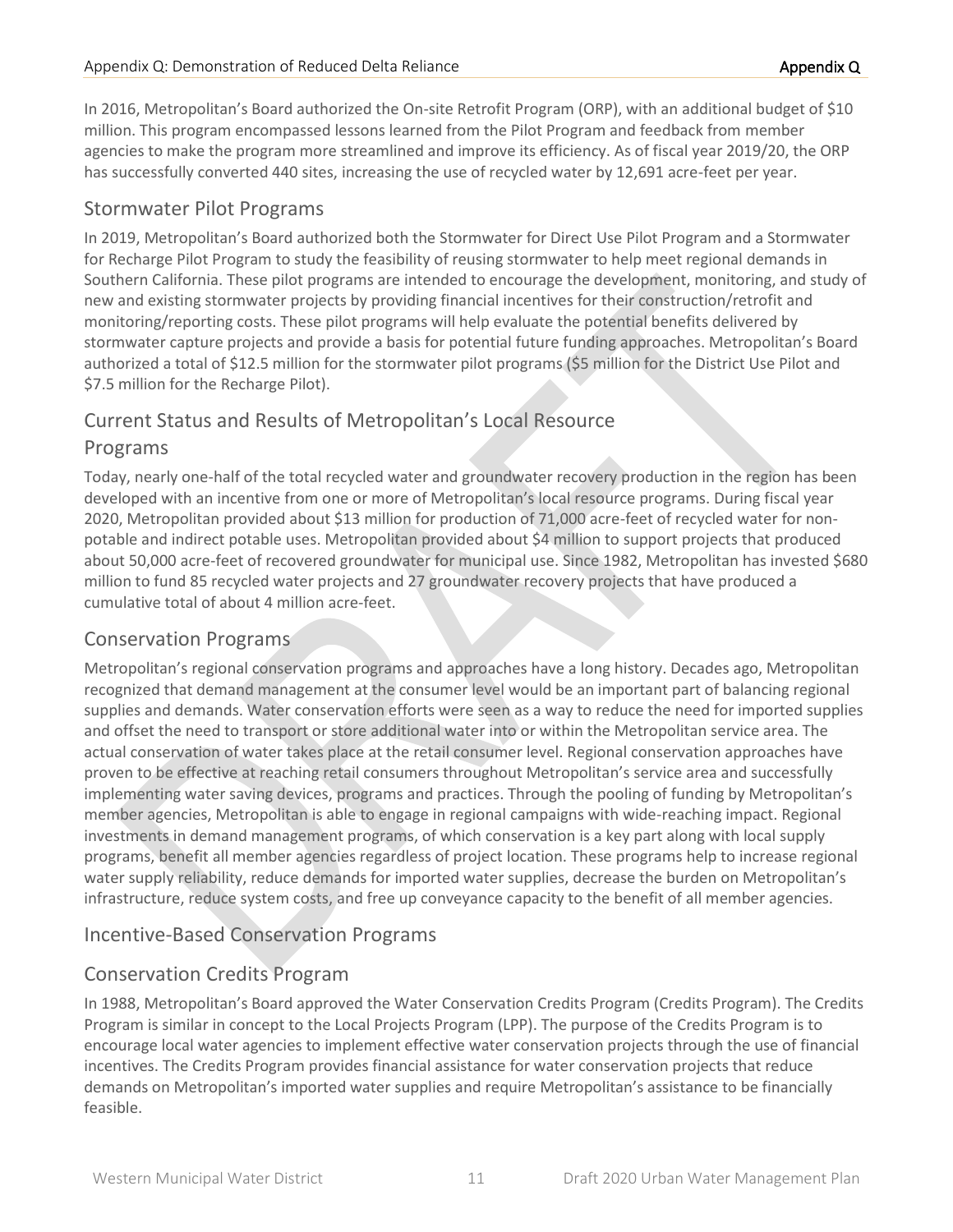Initially, the Credits Program provided 50 percent of a member agency's program cost, up to a maximum of \$75 per acre-foot of estimated water savings. The \$75 Base Conservation Rate was established based Metropolitan's avoided cost of pumping SWP supplies. The Base Conservation Rate has been revisited by Metropolitan's Board and revised twice since 1988, from \$75 to \$154 per acre-foot in 1990 and from \$154 to \$195 per acre-foot in 2005.

In fiscal year 2020 Metropolitan processed more than 30,400 rebate applications totaling \$18.9 million.

#### Member Agency Administered Program

Some member agencies also have unique programs within their service areas that provide local rebates that may differ from Metropolitan's regional program. Metropolitan continues to support these local efforts through a member agency administered funding program that adheres to the same funding guidelines as the Credits Program. The Member Agency Administered Program allows member agencies to receive funding for local conservation efforts that supplement, but do not duplicate, the rebates offered through Metropolitan's regional rebate program.

#### Water Savings Incentive Program

There are numerous commercial entities and industries within Metropolitan's service area that pursue unique savings opportunities that do not fall within the general rebate programs that Metropolitan provides. In 2012, Metropolitan designed the Water Savings Incentive Program (WSIP) to target these unique commercial and industrial projects. In addition to rebates for devices, under this program, Metropolitan provides financial incentives to businesses and industries that created their own custom water efficiency projects. Qualifying custom projects can receive funding for permanent water efficiency changes that result in reduced potable demand.

#### Non-Incentive Conservation Programs

In addition to its incentive-based conservation programs, Metropolitan also undertakes additional efforts throughout its service area that help achieve water savings without the use of rebates. Metropolitan's nonincentive conservation efforts include:

- residential and professional water efficient landscape training classes
- water audits for large landscapes
- research, development and studies of new water saving technologies
- advertising and outreach campaigns
- community outreach and education programs
- advocacy for legislation, codes, and standards that lead to increased water savings

#### Current Status and Results of Metropolitan's Conservation Programs

Since 1990, Metropolitan has invested \$824 million in conservation rebates that have resulted in a cumulative savings of 3.27 million acre-feet of water. These investments include \$450 million in turf removal and other rebates during the last drought which resulted in 175 million square feet of lawn turf removed. During fiscal year 2020, 1.06 million acre-feet of water is estimated to have been conserved. This annual total includes Metropolitan's Conservation Credits Program; code-based conservation achieved through Metropolitansponsored legislation; building plumbing codes and ordinances; reduced consumption resulting from changes in water pricing; and pre-1990 device retrofits.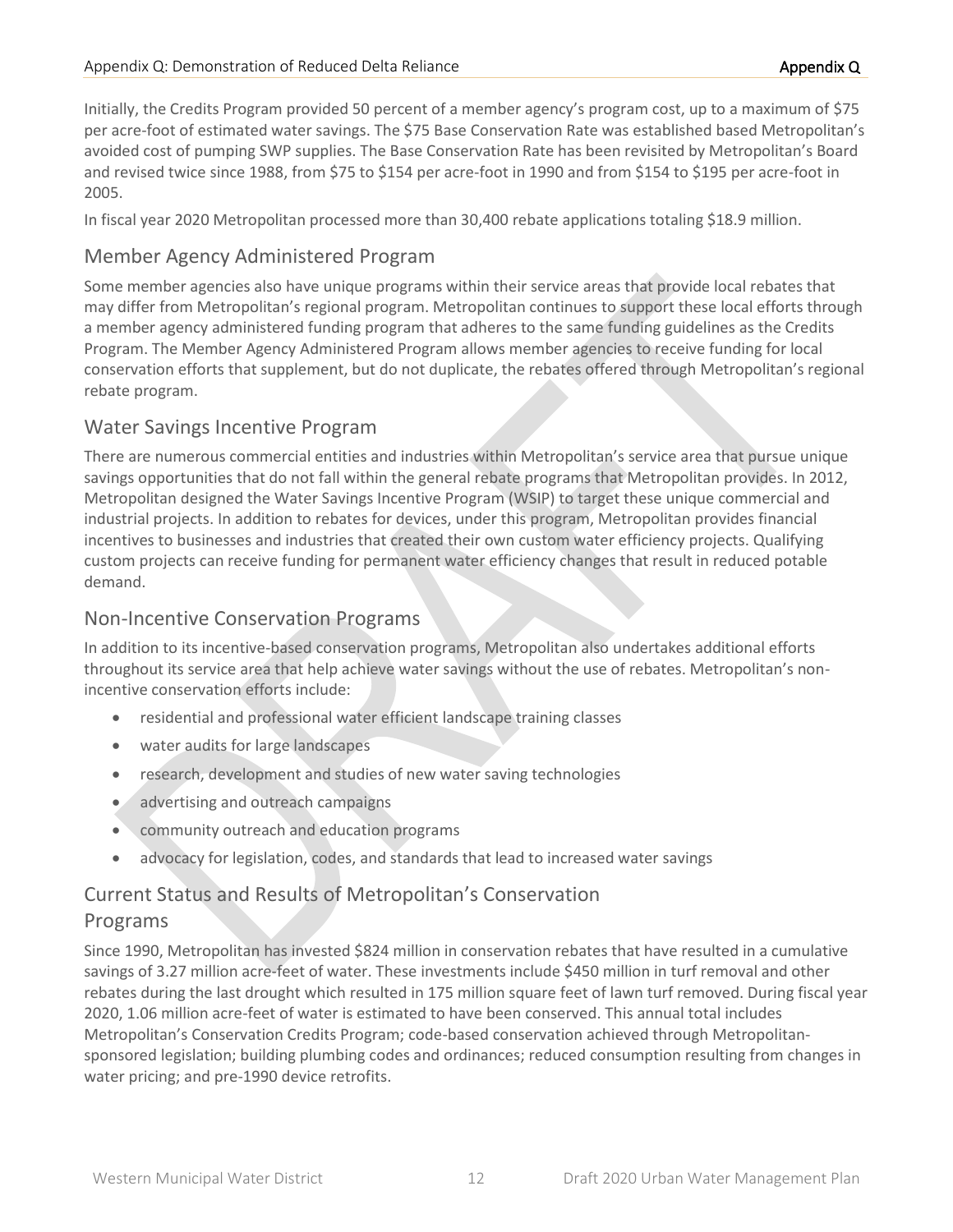## Infeasibility of Accounting Regional Investments in Reduced Reliance Below the Regional Level

The accounting of regional investments that contribute to reduced reliance on supplies from the Delta watershed is straightforward to calculate and report at the regional aggregate level. However, any similar accounting is infeasible for the individual member agencies or their customers. As described above, the region (through Metropolitan) makes significant investments in projects, programs and other resources that reduce reliance on the Delta. In fact, all of Metropolitan's investments in Colorado River supplies, groundwater and surface storage, local resources development and demand management measures that reduce reliance on the Delta are collectively funded by revenues generated from the member agencies through rates and charges.

Metropolitan's revenues cannot be matched to the demands or supply production history of an individual agency, or consistently across the agencies within the service area. Each project or program funded by the region has a different online date, useful life, incentive rate and structure, and production schedule. It is infeasible to account for all these things over the life of each project or program and provide a nexus to each member agency's contributions to Metropolitan's revenue stream over time. Accounting at the regional level allows for the incorporation of the local supplies and water use efficiency programs done by member agencies and their customers through both the regional programs and through their own specific local programs. As shown above, despite the infeasibility of accounting reduced Delta reliance below the regional level, Metropolitan's member agencies and their customers have together made substantial contributions to the region's reduced reliance.

Because of this infeasibility to separate out the individual member agency's reduced reliance on the Delta, Metropolitan has completed the analysis to demonstrate a regional wide reduction which is shown in Table C-4.

# 4. Summary of Expected Outcomes for Reduced Reliance on the Delta

As stated in WR P1(c)(1)(C), the policy requires that, commencing in 2015, UWMPs include expected outcomes for measurable reduction in Delta reliance and improved regional self- reliance. WR P1 further states that those outcomes shall be reported in the UWMP as the reduction in the amount of water used, or in the percentage of water used, from the Delta.

The expected outcomes for Western's reduced Delta reliance and regional self-reliance were developed using the approach and guidance described in the Guidebook Appendix C issued in March 2021.

## Improved Regional Self-Reliance

The data used to demonstrate increased regional self-reliance in this analysis represent the total regional efforts of Western and the retail agencies in its service area and was developed in conjunction with Metropolitan as part of the UWMP coordination process.

The following provides a summary of the near-term (2025) and long-term (2045) expected outcomes for Western's regional self-reliance.

- Near-term (2025) Normal water year regional self-reliance is expected to increase by approximately 120,000 AF from the 2010 baseline (Table C-3).
- Long-term (2045) Normal water year regional self-reliance is expected to increase by approximately 115,000 AF from the 2010 baseline (Table C-3).

The results show that Western and the retail agencies in its service area are reducing reliance on the Delta and improving regional self-reliance through investing in local supplies, in conjunction with Metropolitan and other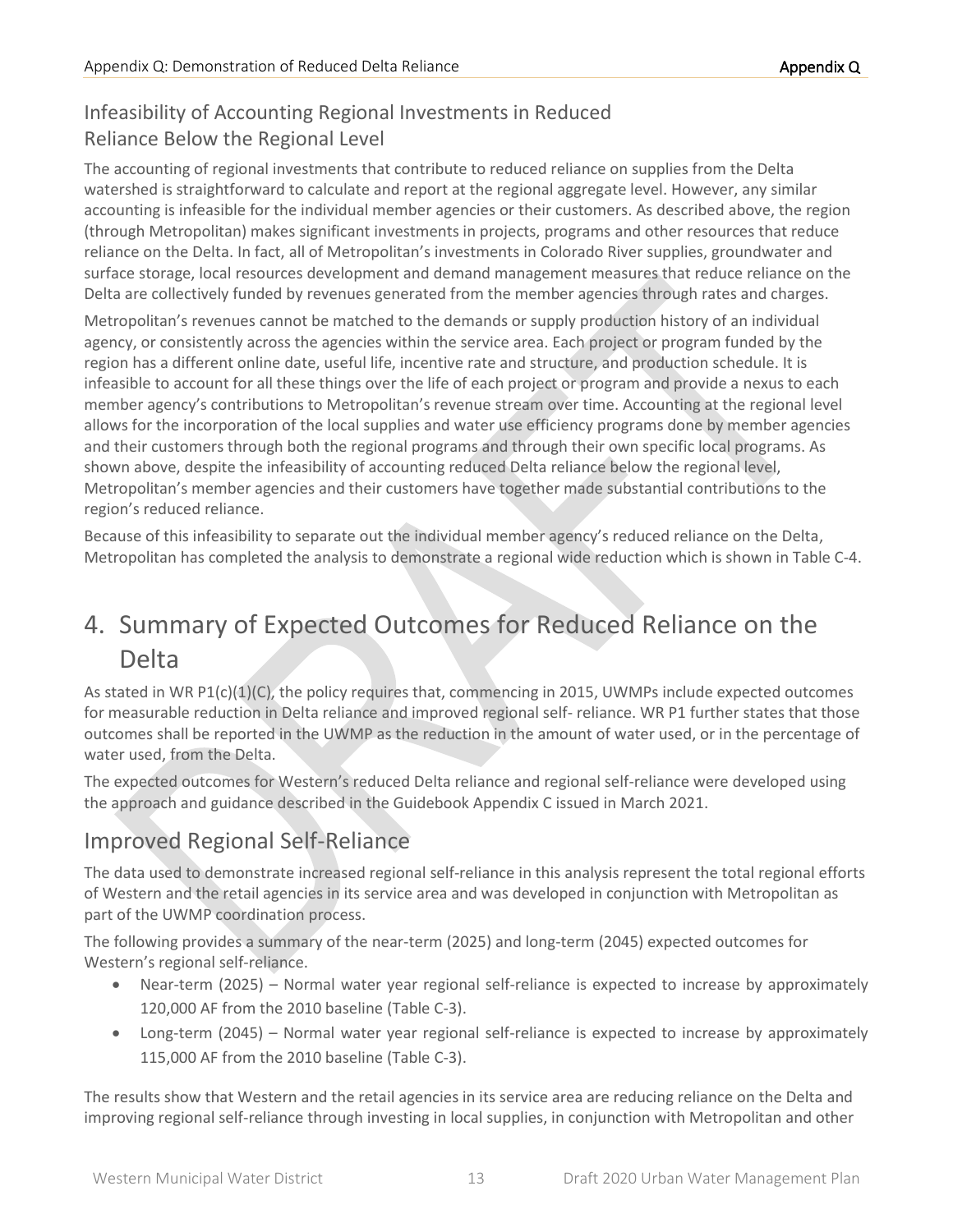member agency efforts. As discussed, additional investments in local supplies, such as recycled water, were not included in this analysis to be conservative due to gaps in comparable data between the 2010 baseline and future years. As a result, the improvement in regional self-reliance is expected to be even greater than demonstrated in this analysis.

## Reduced Reliance on Supplies from the Delta Watershed

For reduced reliance on supplies from the Delta Watershed, the data used in this analysis represent the total regional efforts of Metropolitan, its member agencies (e.g., Western), and their customers, and were developed in conjunction with Western and other Metropolitan member agencies as part of the UWMP coordination process (as described in Section 5 of Metropolitan's 2020 UWMP). In accordance with UWMP requirements, Metropolitan's member agencies and their customers (many of them retail agencies) also report demands and supplies for their service areas in their respective UWMPs. The data reported by those agencies are not additive to the regional totals shown in Metropolitan's UWMP, rather their reporting represents subtotals of the regional total and should be considered as such for the purposes of determining reduced reliance on the Delta.

While the demands that Metropolitan's member agencies and their customers report in their UWMP's are a good reflection of the demands in their respective service areas, they do not adequately represent each water suppliers' individual contributions to reduced reliance on the Delta. To calculate and report their reliance on water supplies from the Delta watershed, water suppliers that receive water from the Delta through other regional or wholesale water suppliers would need to determine the amount of Delta water that they receive from the regional or wholesale supplier. Two specific pieces of information are needed to accomplish this, first is the quantity of demands on the regional or wholesale water supplier that accurately reflect a supplier's contributions to reduced reliance on the Delta and second is the quantity of a supplier's demands on the regional or wholesale water supplier that are met by supplies from the Delta watershed.

For water suppliers that make investments in regional projects or programs it may be infeasible to quantify their demands on the regional or wholesale water supplier in a way that accurately reflects their individual contributions to reduced reliance on the Delta. Due to the extensive, long-standing, and successful implementation of regional demand management and local resource incentive programs in Metropolitan's service area, this infeasibility holds true for Metropolitan's members as well as their customers. For Metropolitan's service area, reduced reliance on supplies from the Delta watershed can only be accurately accounted for at the regional level.

The results show that as a region, Metropolitan and its members (including Western) as well as their customers are measurably reducing reliance on the Delta and improving regional self-reliance.

# 5. UWMP Implementation

In addition to the analysis and documentation described above, WR P1 subsection  $(c)(1)(B)$  requires that all programs and projects included in the UWMP that are locally cost-effective and technically feasible, which reduce reliance on the Delta, are identified, evaluated, and implemented consistent with the implementation schedule. WR P1 $(c)(1)(B)$  states that:

*(B) Identified, evaluated, and commenced implementation, consistent with the implementation schedule set forth in the Plan, of all programs and projects included in the Plan that are locally cost effective and technically feasible which reduce reliance on the Delta[.]*

In accordance with Water Code Section 10631(f), water suppliers must already include in their UWMP a detailed description of expected future projects and programs that they may implement to increase the amount of water supply available to them in normal and single-dry water years and for a period of drought lasting five consecutive years. The UWMP description must also identify specific projects, include a description of the increase in water supply that is expected to be available from each project, and include an estimate regarding the implementation timeline for each project or program.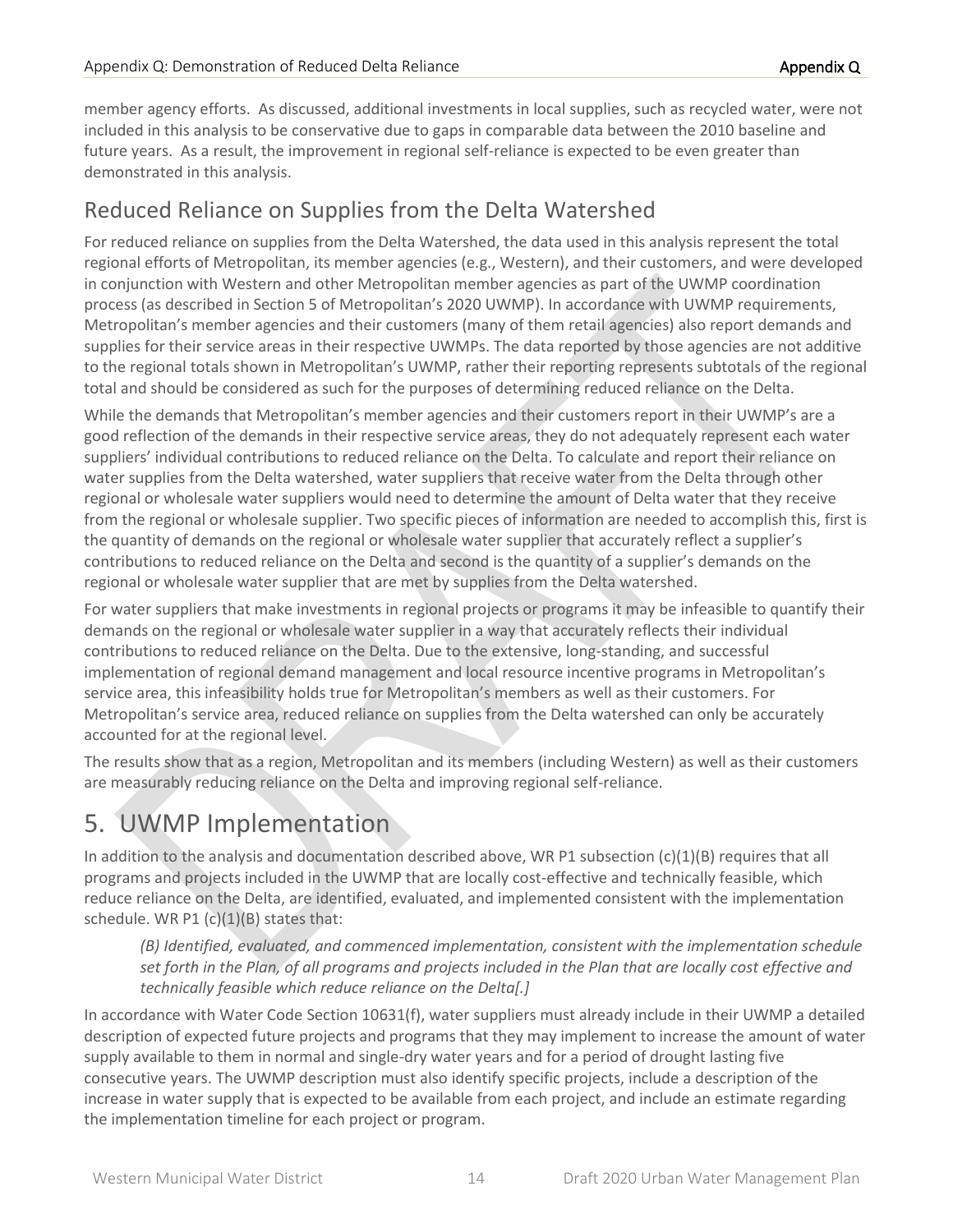Chapters 4 and 9 of Western's 2020 UWMP summarizes the implementation plan and continued progress in developing a diversified water portfolio to meet the region's water needs.

# 6. 2015 UWMP Appendix Q

The information contained in this appendix is also intended to be a new Appendix Q to Western's 2015 UWMP consistent with WR P1 subsection (c)(1)(C) (Cal. Code Regs. tit. 23, § 5003). Western provided notice of the availability of the draft 2020 UWMP, 2020 WSCP, and the new Appendix Q to the 2015 UWMP and held a public hearing to consider adoption of the documents in accordance with CWC Sections 10621(b) and 10642, and Government Code Section 6066, and Chapter 17.5 (starting with Section 7290) of Division 7 of Title 1 of the Government Code. The public review drafts of the 2020 UWMP, 2020 WSCP, and Appendix Q to the 2015 UWMP were posted on Western's website, https://www.wmwd.com/215/Urban-Water-Management-Plan, in advance of the public hearing on June 16, 2021. The notice of availability of the documents was sent to Western's customers, as well as cities and counties in Western's service area. Copies of the notification letters are included in the 2020 UWMP Appendix B. Thus, this Appendix Q to Western's 2020 UWMP, which was adopted with Western's 2020 UWMP, will also be recognized and treated as Appendix Q to Western's 2015 UWMP.

Western held a public hearing for the draft 2020 UWMP, draft 2020 WSCP, and draft Appendix Q to the 2015 UWMP on June 16, 2021, at a regular Board of Directors (Board) meeting, held online due to COVID-19 concerns. Western's Board determined that the 2020 UWMP and the 2020 WSCP accurately represent the water resources plan for Western's service area. In addition, Western's Board determined that this appendix to both the 2015 UWMP and the 2020 UWMP includes all the elements described in Delta Plan Policy WR P1, Reduce Reliance on the Delta through Improved Regional Water Self-Reliance (Cal. Code Regs. tit. 23, § 5003), which need to be included in a water supplier's UWMP to support a certification of consistency for a future covered action. As stated in Resolutions XXXX, XXXX, and XXXX, Western's Board adopted the 2020 UWMP, 2020 WSCP, and Appendix Q to the 2015 UWMP and authorized their submittal to the State of California. Copies of the resolutions are included in the 2020 UWMP Appendix D.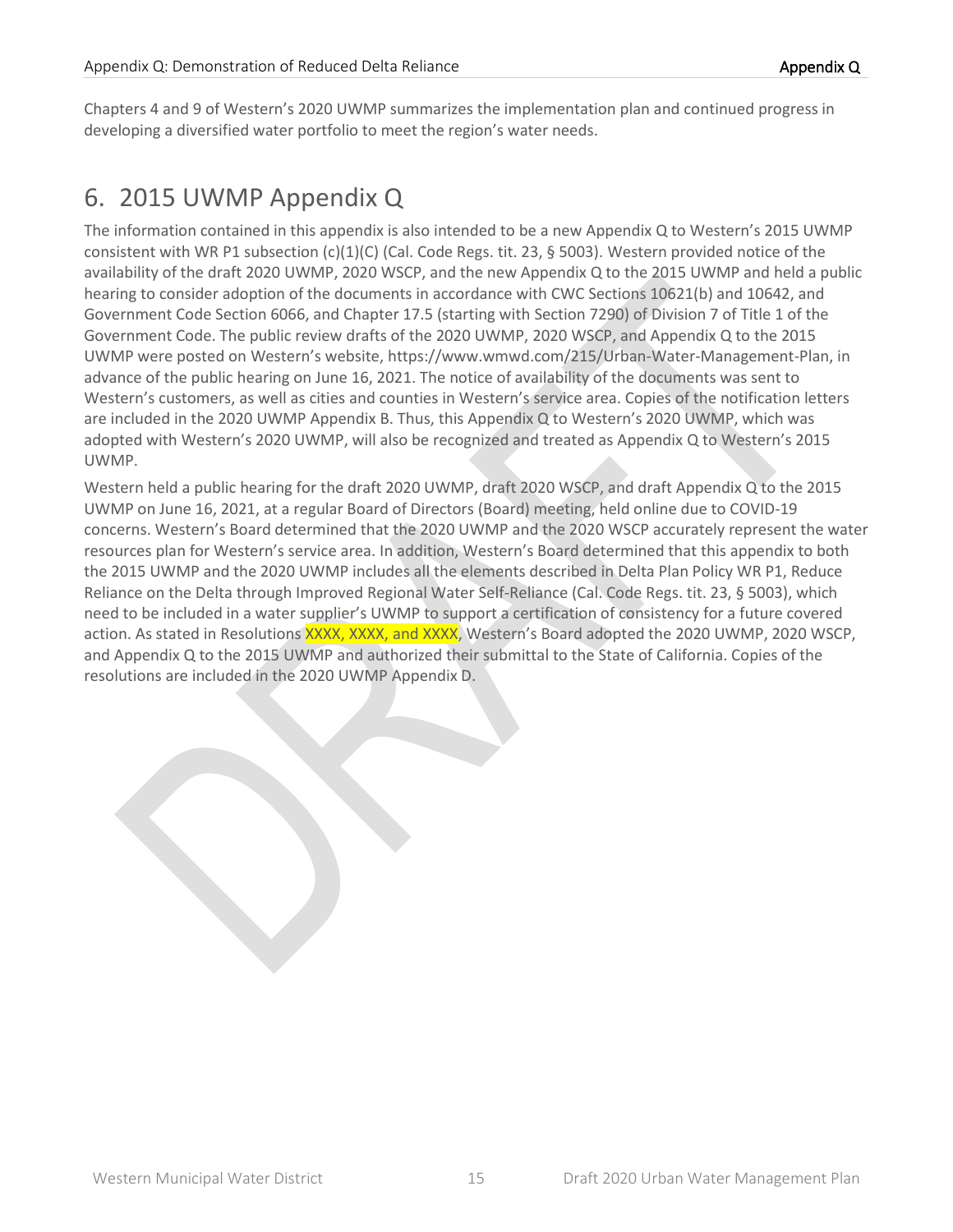| Service Area Water Use Efficiency Demands<br>(Acre-Feet)             | <b>Baseline</b><br>(2010) | 2015    | 2020    | 2025      | 2030      | 2035      | 2040      | 2045<br>(Optional) |
|----------------------------------------------------------------------|---------------------------|---------|---------|-----------|-----------|-----------|-----------|--------------------|
| Service Area Water Demands with Water Use Efficiency Accounted For   | 294,564                   | 321,826 | 317,133 | 270,488   | 299,467   | 313,141   | 328,331   | 340,249            |
| Non-Potable Water Demands                                            | 11,068                    | 17,394  | 13,345  | 22,926    | 24,760    | 25,520    | 27,217    | 28,337             |
| Potable Service Area Demands with Water Use Efficiency Accounted For | 283,496                   | 304,432 | 303,788 | 247,562   | 274,707   | 287,621   | 301,113   | 311,912            |
|                                                                      |                           |         |         |           |           |           |           |                    |
| <b>Total Service Area Population</b>                                 | <b>Baseline</b><br>(2010) | 2015    | 2020    | 2025      | 2030      | 2035      | 2040      | 2045<br>(Optional) |
| Service Area Population                                              | 838,200                   | 955,531 | 979,634 | 1,026,150 | 1,072,666 | 1,119,183 | 1,151,427 | 1,183,671          |
|                                                                      |                           |         |         |           |           |           |           |                    |
| <b>Water Use Efficiency Since Baseline</b><br>(Acre-Feet)            | <b>Baseline</b><br>(2010) | 2015    | 2020    | 2025      | 2030      | 2035      | 2040      | 2045<br>(Optional) |
| Per Capita Water Use (GPCD)                                          | 302                       | 284     | 277     | 215       | 229       | 229       | 233       | 235                |
| Change in Per Capita Water Use from Baseline (GPCD)                  |                           | (18)    | (25)    | (87)      | (73)      | (73)      | (68)      | (67)               |
| Estimated Water Use Efficiency Since Baseline                        |                           | 18,748  | 27,544  | 99,502    | 88,090    | 90,909    | 88,322    | 88,429             |

#### Table C-1: Optional Calculation of Water Use Efficiency -To be completed if Water Supplier does not specifically estimate Water Use Efficiency as a supply

#### Table C-2: Calculation of Service Area Water Demands Without Water Use Efficiency

| <b>Total Service Area Water Demands</b><br>(Acre-Feet)                         | <b>Baseline</b><br>(2010) | 2015    | 2020    | 2025    | 2030    | 2035    | 2040    | 2045<br>(Optional) |
|--------------------------------------------------------------------------------|---------------------------|---------|---------|---------|---------|---------|---------|--------------------|
| Service Area Water Demands with Water Use Efficiency Accounted For             | 294,564                   | 321,826 | 317,133 | 270,488 | 299,467 | 313,141 | 328,331 | 340,249            |
| Reported Water Use Efficiency or Estimated Water Use Efficiency Since Baseline |                           | 18,748  | 27,544  | 99,502  | 88,090  | 90,909  | 88,322  | 88,429             |
| Service Area Water Demands without Water Use Efficiency Accounted For          | 294,564                   | 340,574 | 344,677 | 369,990 | 387,557 | 404,050 | 416,653 | 428,678            |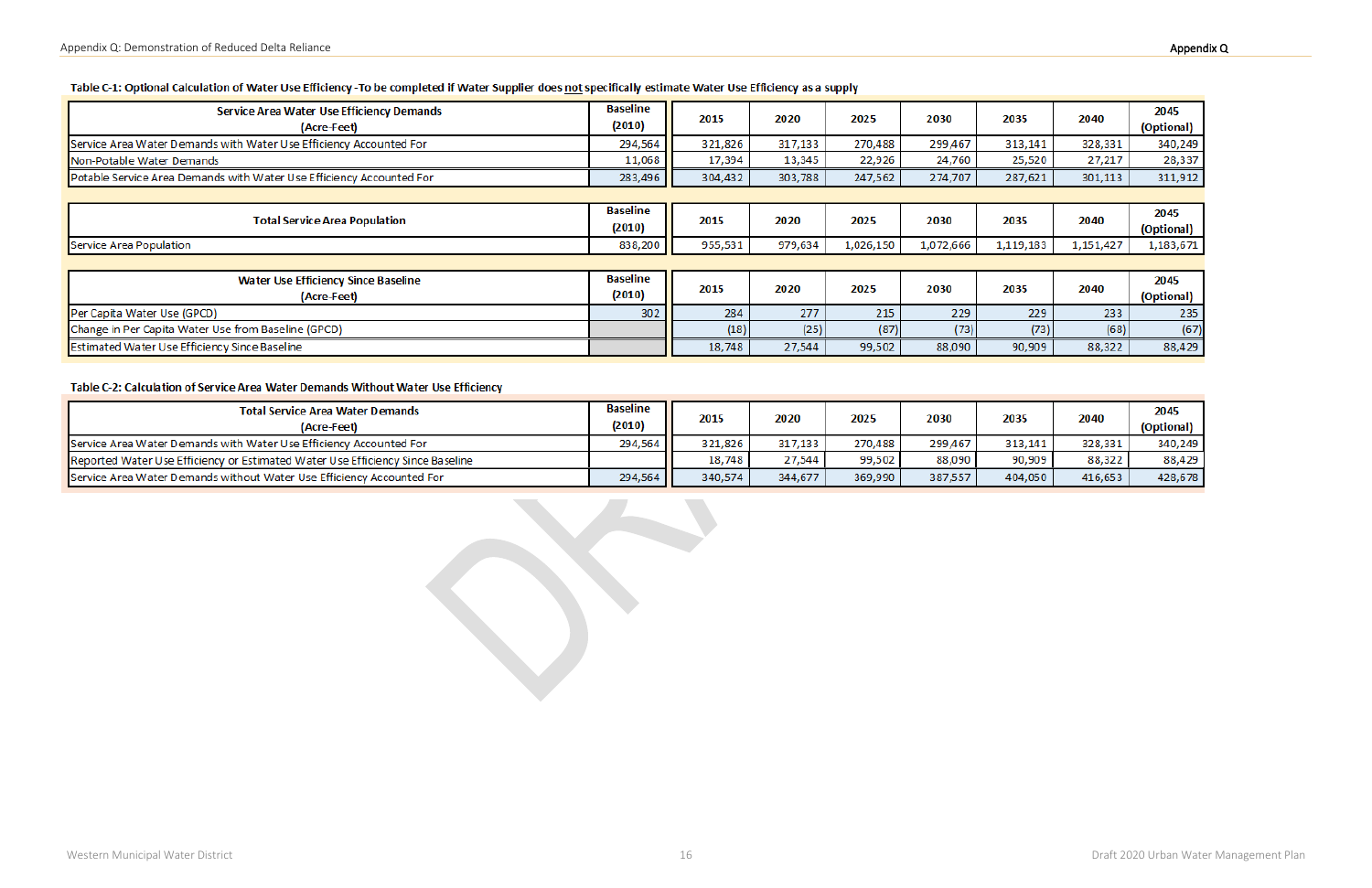#### Table C-3: Calculation of Supplies Contributing to Regional Self-Reliance

| Water Supplies Contributing to Regional Self-Reliance<br>(Acre-Feet)       | <b>Baseline</b><br>(2010) | 2015    | 2020    | 2025    | 2030    | 2035    | 2040    | 2045<br>(Optional) |
|----------------------------------------------------------------------------|---------------------------|---------|---------|---------|---------|---------|---------|--------------------|
| <b>Water Use Efficiency</b>                                                |                           | 18,748  | 27,544  | 99,502  | 88,090  | 90,909  | 88,322  | 88,429             |
| <b>Water Recycling</b>                                                     | 11,068                    | 17,394  | 13,345  | 22,926  | 24,760  | 25,520  | 27,217  | 28,337             |
| Stormwater Capture and Use                                                 |                           |         | 1,800   | 1,800   | 1,800   | 1,800   | 1,800   | 1,800              |
| Advanced Water Technologies                                                |                           |         | 7,067   | 7,067   | 7,067   | 7,067   | 7,067   | 7,067              |
| Conjunctive Use Projects                                                   |                           |         |         |         |         |         |         |                    |
| Local and Regional Water Supply and Storage Projects                       |                           |         |         |         |         |         |         |                    |
| Other Programs and Projects the Contribute to Regional Self-Reliance       |                           |         |         |         |         |         |         |                    |
| Water Supplies Contributing to Regional Self-Reliance                      | 11,068                    | 36,142  | 49,757  | 131,295 | 121,717 | 125,297 | 124,407 | 125,633            |
|                                                                            |                           |         |         |         |         |         |         |                    |
| Service Area Water Demands without Water Use Efficiency                    | <b>Baseline</b>           |         |         |         |         |         | 2040    | 2045               |
| (Acre-Feet)                                                                | (2010)                    | 2015    | 2020    | 2025    | 2030    | 2035    |         | (Optional)         |
| Service Area Water Demands without Water Use Efficiency Accounted For      | 294,564                   | 340,574 | 344,677 | 369,990 | 387,557 | 404,050 | 416,653 | 428,678            |
|                                                                            |                           |         |         |         |         |         |         |                    |
| <b>Change in Regional Self Reliance</b>                                    | <b>Baseline</b>           |         |         |         |         |         |         | 2045               |
| (Acre-Feet)                                                                | (2010)                    | 2015    | 2020    | 2025    | 2030    | 2035    | 2040    | (Optional)         |
| Water Supplies Contributing to Regional Self-Reliance                      | 11,068                    | 36,142  | 49,757  | 131,295 | 121,717 | 125,297 | 124,407 | 125,633            |
| Change in Water Supplies Contributing to Regional Self-Reliance            |                           | 25,074  | 38,689  | 120,227 | 110,649 | 114,229 | 113,339 | 114,565            |
| Percent Change in Regional Self Reliance                                   | <b>Baseline</b>           |         |         |         |         |         |         | 2045               |
| (As Percent of Demand w/out WUE)                                           | (2010)                    | 2015    | 2020    | 2025    | 2030    | 2035    | 2040    | (Optional)         |
| Percent of Water Supplies Contributing to Regional Self-Reliance           |                           |         |         |         |         |         |         |                    |
| Change in Percent of Water Supplies Contributing to Regional Self-Reliance |                           |         |         |         |         |         |         |                    |
|                                                                            |                           |         |         |         |         |         |         |                    |